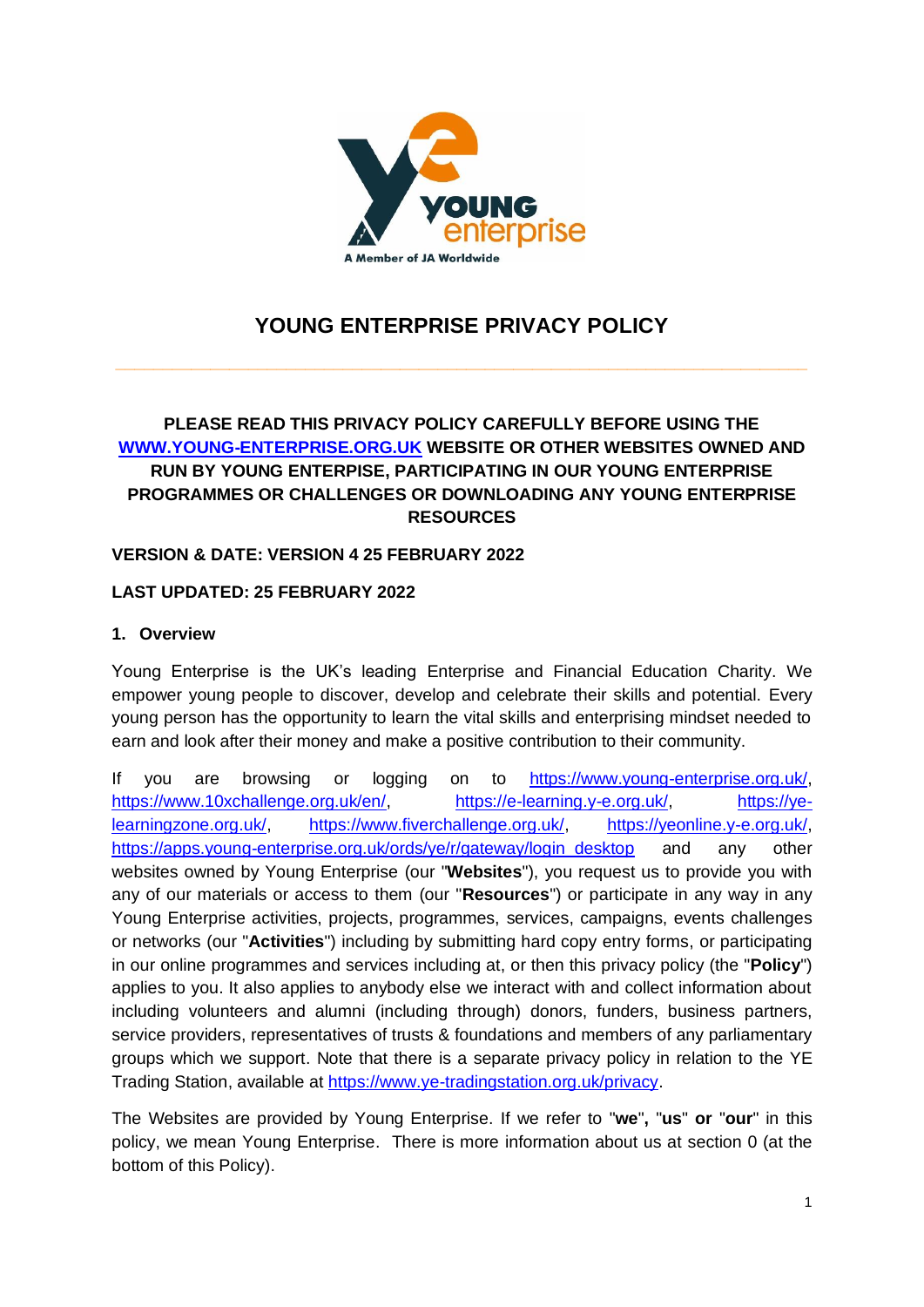Please read this Policy carefully as it explains how we collect and use information about you and any young people you work with in relation to our Activities ("**personal information**"), what we do with that personal information, who we share it with (and why), where it may be processed and the choices we provide to allow people to control, access and update that personal information.

We also have a separate Cookies Policy which explains how and why we use cookies on our Websites. Our Cookies Policy can be found on our websites and Cookies (what they are and how they are used by us and others to collect personal information about you) is in section [10](#page-7-1) of this Policy.

# <span id="page-1-0"></span>**2. What information do we collect about you and how is it collected?**

When you use our Websites, or you participate in any of our Activities, you are in control of how much personal information you choose to give us about yourself and others. There are two ways that we collect personal information: Directly collected information, which is information you have submitted to us yourself and indirectly collected information, which is information that you do not provide to us but which we have collected by other means.

The information that you might provide to us could include, for example, your name, email address, telephone number, name of the school or college you are associated with, your address, Job title, position and, if you are a YE Alumni, what programme you've completed and in what decade.

**Information provided to us:** You may, for example, provide personal information to us about yourself when you:

- register your details and/or register the young people you work with to participate in our Activities, receive updates or newsletter from us or use our Websites;
- register your details to become part of our YE Alumni network.
- register to become a YE volunteer
- make a donation to YE:
- report a problem with our Websites or Activities or ask a question in respect of our Activities;
- enter any of our competitions:
- share information via our Websites or social media functions (such as your social media profiles);
- contact us (for example, by telephone or email);
- give us feedback; or
- complete a survey.

You may choose whether or not to give some information to us. However, not providing certain information may mean you cannot enjoy all or parts of our Websites and may affect your participation in our Activities or that of the young people you work with.

**Information that is automatically collected:** When you use our Websites, we automatically record information about your visit from your web browser or the device you are using to access the Websites (such as your phone, laptop or home computer). The information that might be automatically collected in this way includes: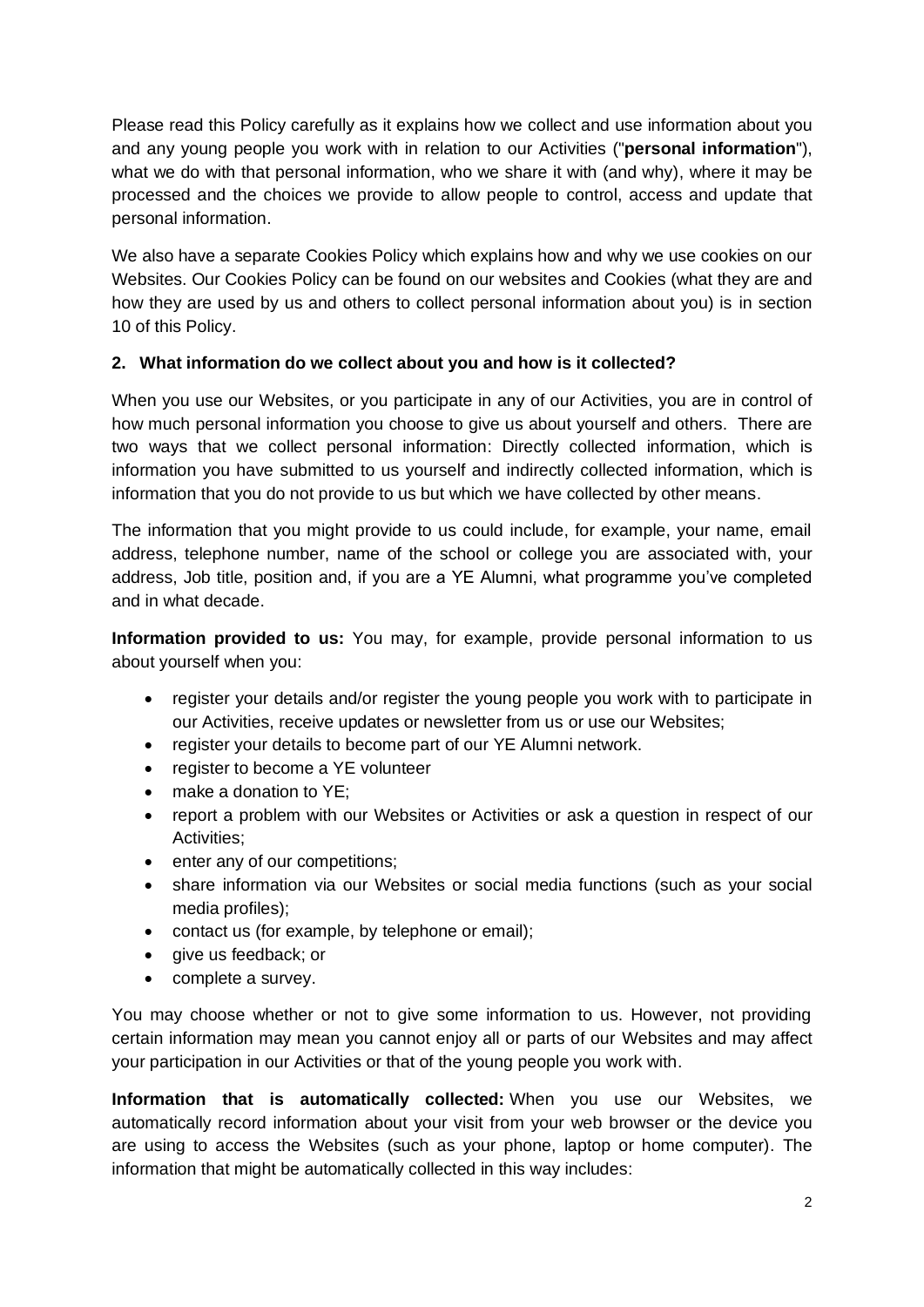- the IP address of your device, device information such as whether it is a phone or laptop, the unique device identifier (which is a specific number that your devices will have) and the software your device is using;
- how you use our Websites such as what pages you look at and how long you are on a Website page;
- website traffic data:
- cookie information (as explained in our Cookies Policy); and
- location information (e.g. what country or city you are in when you access our Websites, but this information is only seen by us if your device settings allow this).

Some of this information may be collected using cookies and similar tracking technology, as explained further at section [10](#page-7-1) of this Policy.

**Information from others:** We also collect some information from other organisations and public sources. For example:

- where you are a member of staff or volunteer who will work with children and other young people, we will request that an enhanced check is performed by the Disclosure & Barring Service.
- we will use public sources such as LinkedIn to assess whether a person or the organisation they work for may be interested in becoming involved in YE or making a donation to YE which may include individuals, companies, trusts and foundations who share the same charitable objectives as YE.

### **3. How do we use the personal information we collect?**

The personal information you provide to us (directly and indirectly as explained at section [2](#page-1-0) of this Policy) and which we hold about you is used for the following reasons:

- **To carry out our commitments to you**, including:
	- o operating and administering your participation or other involvement in our Activities;
	- o providing you with our Websites and Resources;
	- o processing your request to receive news and updates from us, download our Resources or your application for you and the young people you work with to participate in our Activities;
- **To tell you** about our Activities, our Resources and any changes or updates to our Activities or to our Resources;
- **To promote Young Enterprise and our Activities** and any other of our products, services programmes or events which we think you may be interested in, but we will only do this if you have given us your permission to contact you for these reasons or if the law allows us to do so**;**
- **To answer your questions about our Activities and our Websites**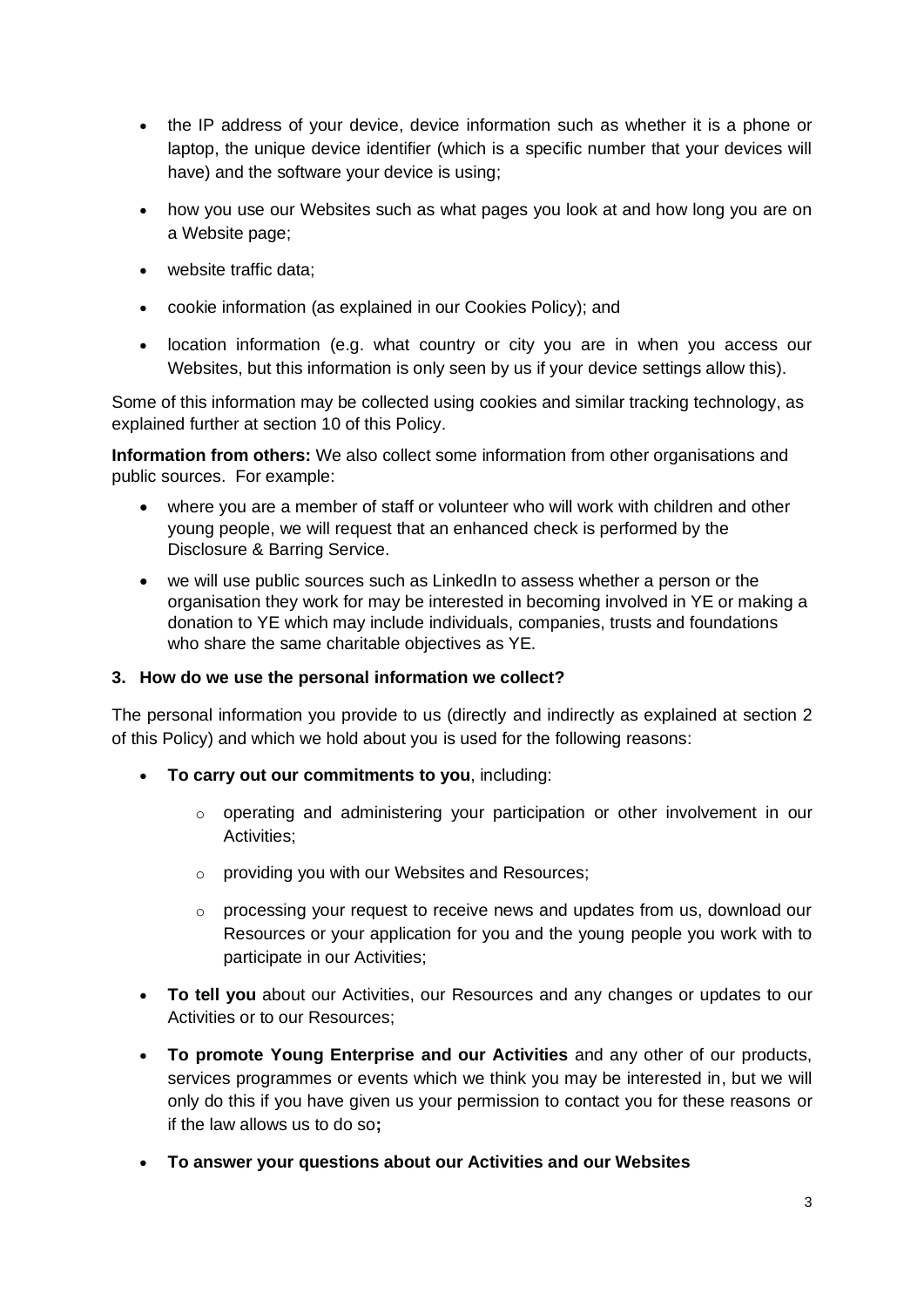- **To improve the products, Activities which we can offer to you (and others)**;
- **To deal with and respond to any complaints, questions or feedback** which you (and others) provide about our Activities and our Websites**;**
- **To improve the operation of the Websites** (such as how it looks, how well it works and what information you see on the Websites);
- **To conduct surveys and to obtain your feedback** on our Activities, Resources, Websites and other questions or issues which are relevant to Young Enterprise;
- **Where any of our Activities in which you participate are funded by another organisation,** to provide updates and reports on those Activities to our funders.
- **To work with you** where you are a volunteer, business partner, service provider, trust or foundation (including communicating with you and managing our relationship with you).
- **Where you make a donation to YE**, to process your donation including Gift Aid.
- **To make our Websites work well when you access it from different devices** such as your phone or laptop.
- **To prevent, monitor and take action in respect of any suspected or reported fraudulent or illegal activity**
- **To operate our charity in accordance with the laws and regulations which apply to us** which includes our safeguarding duties to the children and young people that we work with and ensuring that our staff and volunteers who work with young people are appropriate to serve this role for YE.
- **To report any incidents or claims to our insurers**

We may also use information that you have provided, or that has automatically been collected from you in an anonymised way. This means that we cannot link the information to you or the young people you work with and have no way of knowing who the information is about. We use anonymised information for these reasons:

- **For analysis, research and statistical purposes** to help us understand who is participating in our Activities and to provide reports and updates to the funders of our Activities at an aggregated level), using the Websites and when and how they are used. For example, the type of anonymised information we might use includes:
	- $\circ$  the number of participants/teams from the same organisation, in the same region and age-groups of participants
- **To maintain, protect and improve** the Websites and our Activities by, for example:
	- o Presenting information to our leadership team about our Activities and the people and organisations that take part in them and who use our Resources;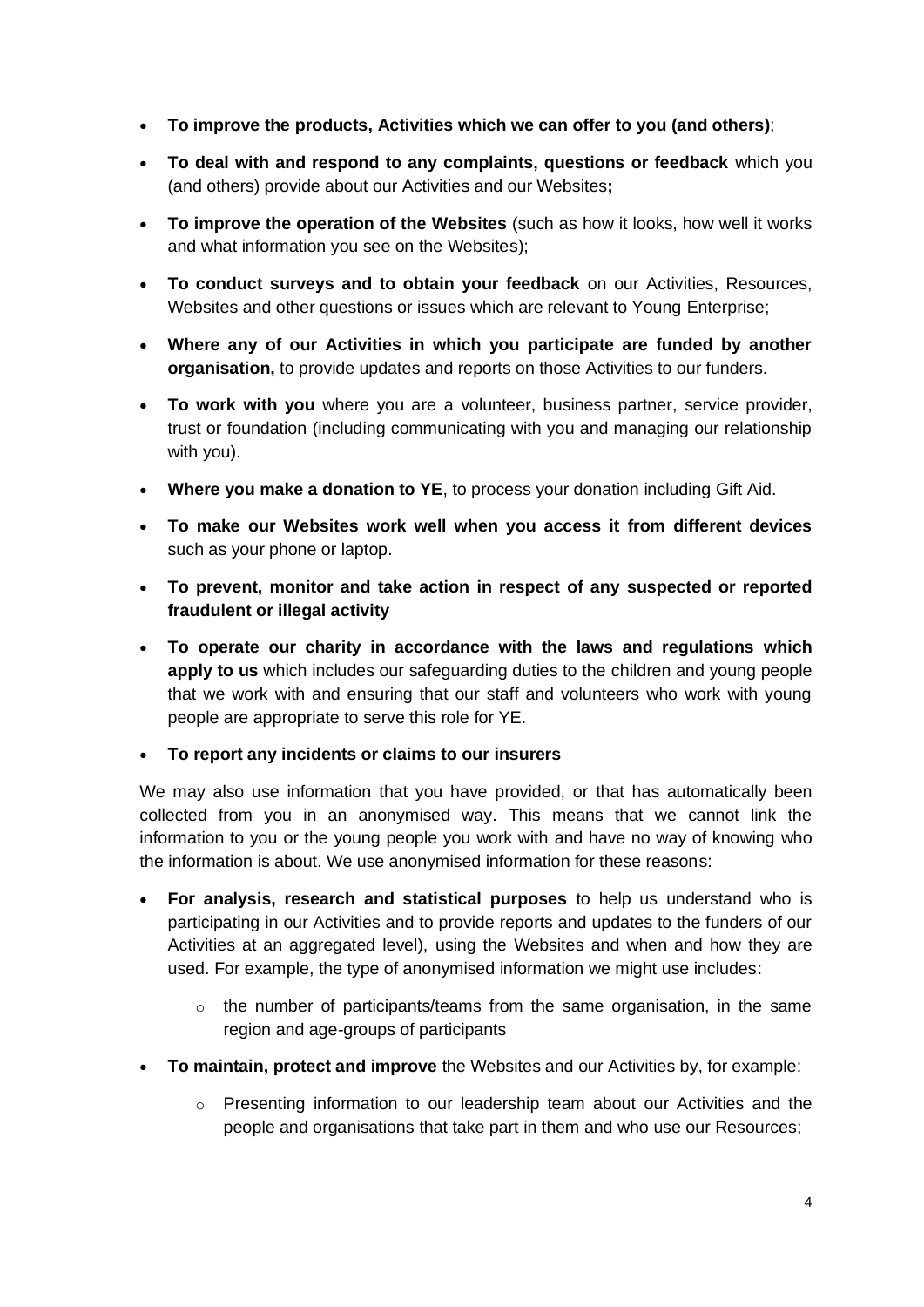- $\circ$  Promoting communications about our Websites and our Activities within YE and externally to the organisation (but we will not provide personal information to third parties so that they may promote their products and services to you, unless you have provided your permission for us to do this);
- $\circ$  Lobbying to inform the government and funding bodies of demand for our Resources and Activities to try to get more support; and
- o To understand the education and work goals and achievements of the people using our Resources and taking part in our Activities.

# **4. Legal basis for processing personal information**

We will normally collect personal information about you only where:

- we have the relevant person's permission (or that of their parent or guardian);
- we need the personal information to perform a contract with the relevant person, or;
- it is in our legitimate interests and not overridden by the data protection interests or fundamental rights and freedoms of the relevant person.

If we ask you to provide personal information that is needed by law or to perform a contact, we will tell you at the time and tell you whether you are able to proceed without providing personal information.

Where we collect and use personal information on the basis of our legitimate interests (or those of any other group), our legitimate interests include the activities in section 3 above. If we process personal information for any other legitimate interests, we will tell you at the time what those legitimate interests are.

If you have questions about or need more information about the legal basis on which we collect and use personal information, please contact us using the contact details provided at section [0](#page-7-2) below.

# **5. Who do we share personal information with?**

We may share personal information with the following people and organisations:

- **Companies in our Group,** including Young Enterprise Scotland (for further details, please visit: [http://www.yes.org.uk/,](http://www.yes.org.uk/) Young Enterprise Northern Ireland (for further details, please visit: <http://www.yeni.co.uk/> and Young Enterprise Gibraltar whose details can be found on our website**;**
- **Our partners,** being those companies that we engage to provide services for us in respect of the Websites, Services and our Activities which are:
	- $\circ$  OWA Digital Ltd, who support, maintain and host the Young Enterprise Website and YE Online at [https://yeonline.y-e.org.uk/;](https://yeonline.y-e.org.uk/)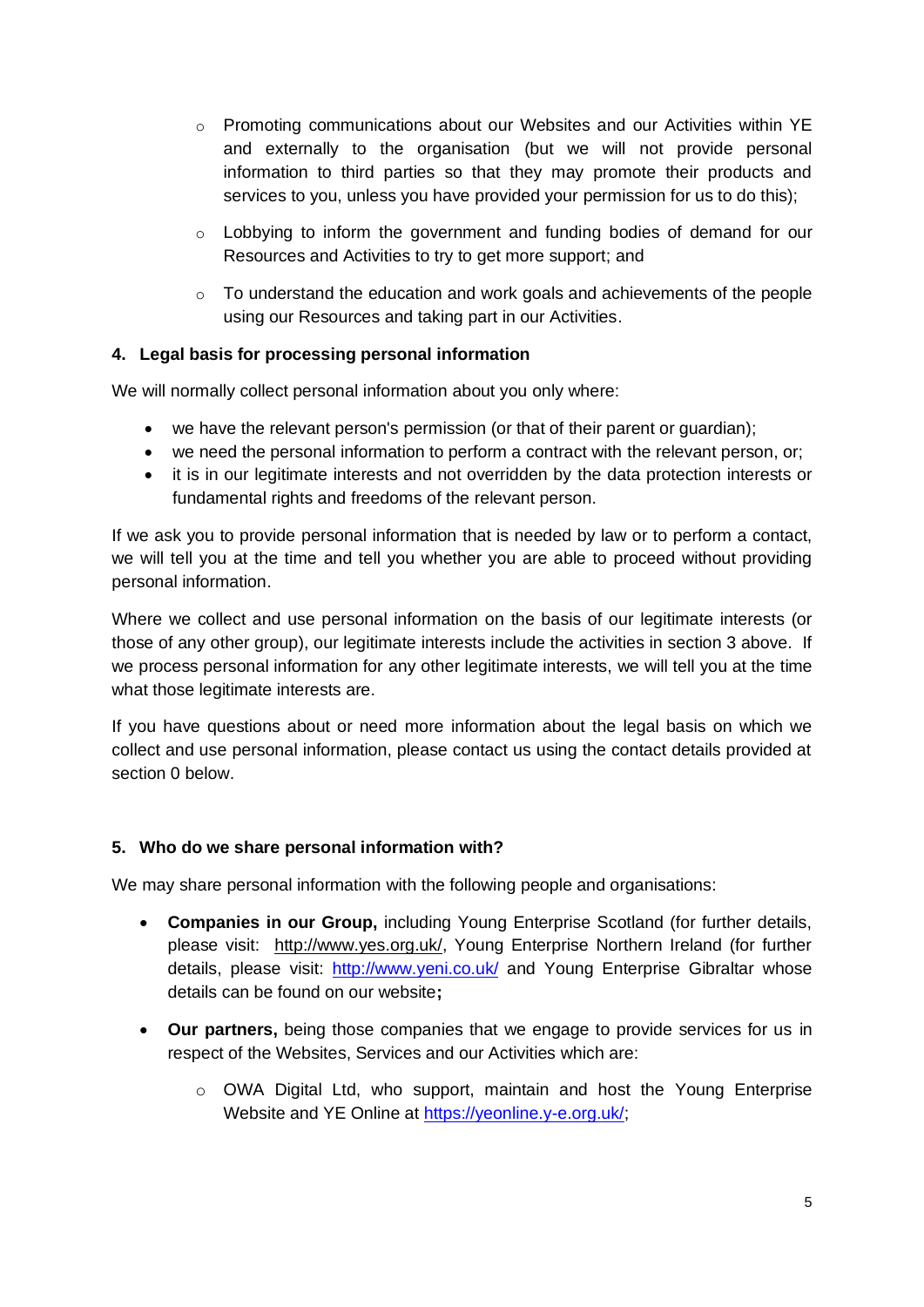- o Marked Improvement E-learning Ltd. who provide support, maintenance and hosting of the YE Learning Zone at <https://ye-learningzone.org.uk/> and the 10X website at<https://www.10xchallenge.org.uk/en/>
- o Walkgrove Ltd. Who provide support, maintenance and hosting for our online teacher training at<https://e-learning.y-e.org.uk/>
- o MailChimp (operated by The Rocket Science Group LLC), who provide mailing services to us so that we can send e-mail communications to you about our Activities; and
- o SmartSurvey Ltd. who provide us with online survey services in respect of our Activities.
- **Our funders**, being any organisation which provides funding for our Activities and our Resources
- **The police, local authorities, Her Majesty's Revenue and Customs (HMRC), the courts and any other government authority** where we believe the sharing of your information is necessary:
	- o by law;
	- o for us to exercise, establish or defend our legal rights; or
	- $\circ$  to protect a person's vital interests.
- **Our professional advisors** including our lawyers and accountants when they need it to give us their professional advice.
- **Our insurers** where it is necessary to disclose personal information in respect of a claim under our insurance.
- **The Disclosure and Barring Service** where for certain volunteering / employee roles you may be required to be checked at an Enhanced level by the Disclosure & Barring Service.
- **In the event that we merge our organisation with another or it is taken over by another organisation,** we will share your personal information with them.

Where we share personal information with these people and organisations, we will only do so for the purposes set out above and as specified in section 3.

### **6. International transfers of personal information**

Personal information may be transferred to, and processed in, countries other than where the relevant person lives. Those countries may have data protection laws that are different to the laws of that person's country (and may not be as protective).

We process personal information in the United Kingdom and in some other EU countries such as the Republic of Ireland and some of our service providers will process personal information in the United States. Where your personal information is processed in the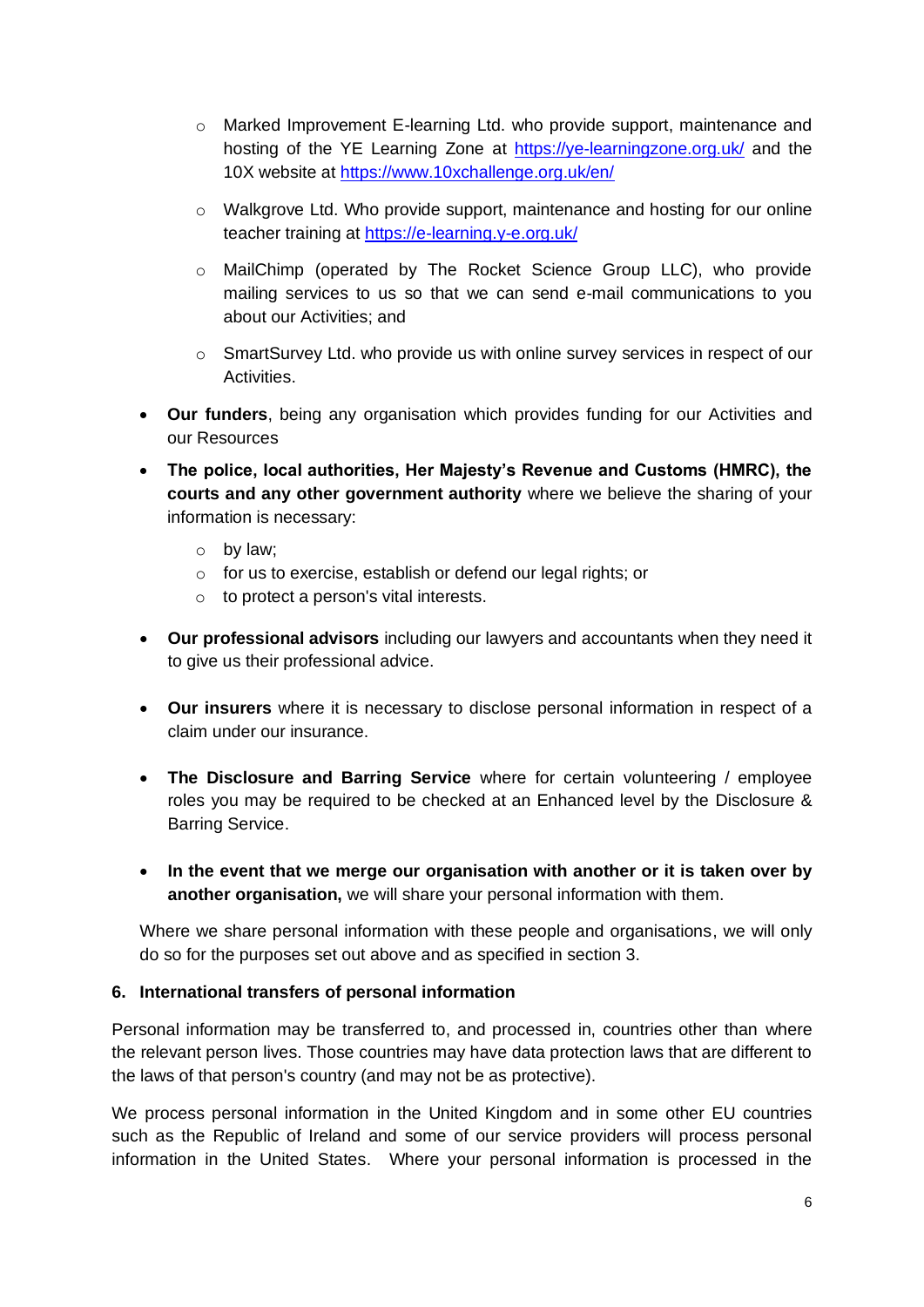United States, (such as MailChimp), we have entered into the European Commission's 'standard contractual clauses' with the recipient.

## **7. How long do we keep personal information?**

We retain personal information we collect from you where we have an ongoing organisational need to do so (for example, to provide you with a service you have requested or to comply with the law or tax or accounting requirements or to deal with any claim which you, we or somebody else may have in respect of personal information).

When we no longer have an organisational need to process personal information, we will either delete or anonymise it or, if this is not possible (for example, because the personal information has been stored in backup archives), then we will securely store the personal information and make sure that it is not processed until we can delete it. We maintain a data retention and deletion policy and we will retain and delete your personal information in accordance with this policy.

## **8. Your rights**

You have the following data protection rights:

- If you wish to access, correct, update or request deletion of personal information, you can do so at any time by contacting us using the contact details at section [0](#page-7-2) below. You may also be able to do this within your secure account. Please note that some information cannot be changed once you have entered it. This is to discourage users from engaging in unlawful activities. We may be unable to continue providing our Websites or Services or continue to allow you or the young people you work with to participate in our Activities if you delete certain pieces of personal information we hold– if you have any questions or concerns about this, please get in touch with us (our contact details are in section 11).
- You can also object to processing of personal information, ask us to restrict processing of personal information or request portability of personal information. Again, these rights can be exercised by contacting us using the contact details at section [0](#page-7-2) below.
- You have the right to opt-out of marketing communications we send you at any time. You can exercise this right by clicking on the "unsubscribe" or "opt-out" link in the marketing e-mails we send you. To opt-out of other forms of marketing (such as postal marketing or telemarketing), then please contact us using the contact details at section [0](#page-7-2) below.
- If we have collected and process personal information on the basis of consent, then that consent can be withdrawn at any time, but we may still be entitled to use the information on a different legal basis.
- You have the right to complain to a data protection authority about our collection and use of your personal information. For more information, please contact your local data protection authority. In the UK this will be the Information Commissioner's Office (the "**ICO**"). The ICO makes a lot of information accessible to consumers on their